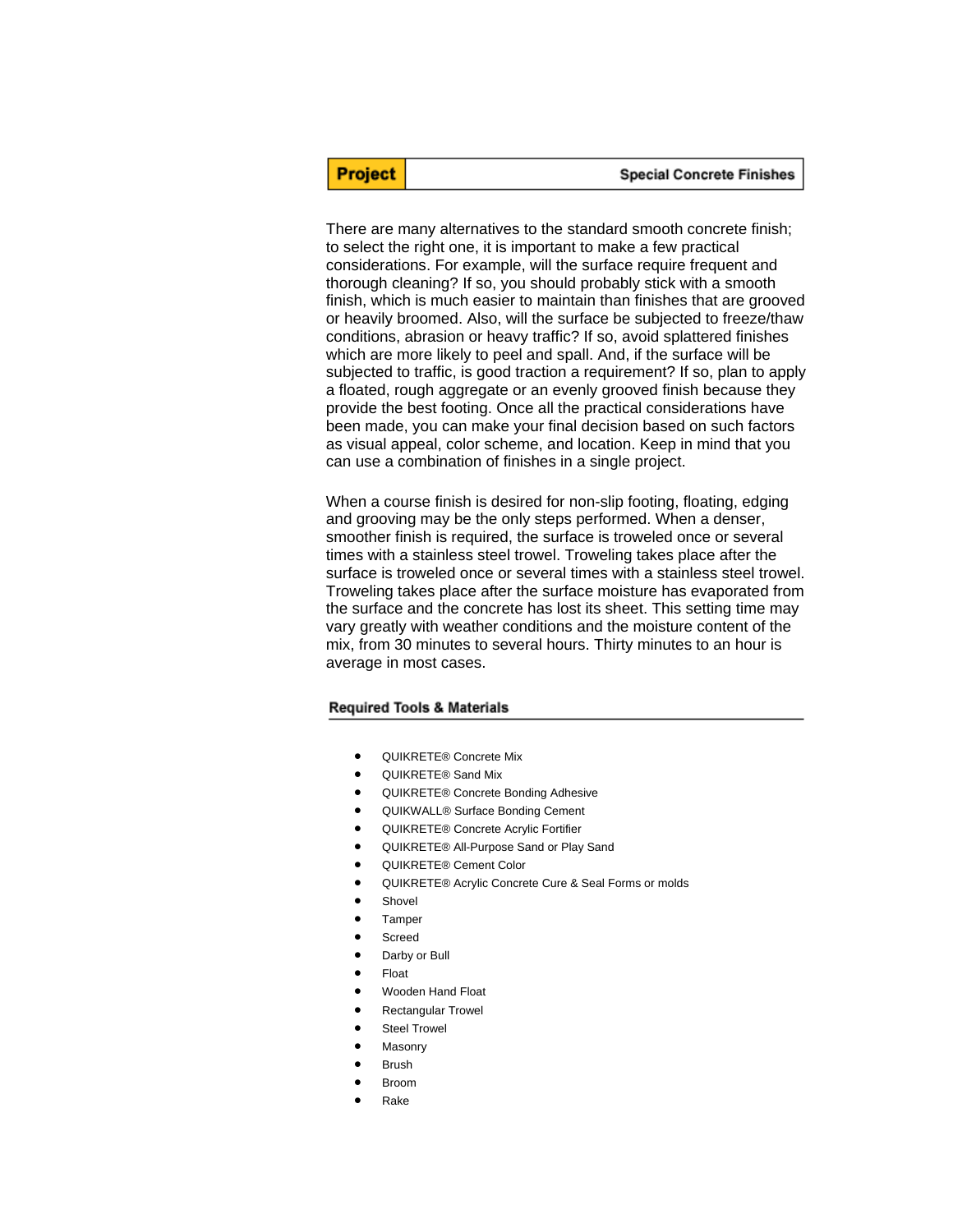

- Decorative Stone Aggregate
- Dry Pigment or Concrete Stain

## **Rough-Floated Finish**

Rough concrete provides good traction, so it is particularly suited for pool decks and other areas frequently exposed to water. It is also more durable than smooth concrete. Work the concrete with a wooden hand float; if the surface is very large, use a darby or bull float. Move the float in various patterns until the desired effect is achieved. Smooth Finish A smooth finish is practical, easy to clean and ideal for making decorative inscriptions and impressions. Use a steel trowel, moving it in sweeping arcs; overlap the arcs to make sure the entire slab is smooth.

For very smooth surfaces, additional trowelings are necessary. On the second troweling, hold the leading edge up slightly and press down a bit harder. Repeat the process used in the first troweling. The third troweling should produce an almost glossy finish. Hold the leading edge up further, press down harder, and repeat the troweling process.

## **Broomed Finishes**

Brooming can achieve a wide range of effects, depending on how soon you apply to broom, whether the bristles are soft or hard, and whether you sue it wet or dry. Simply pull the boom across the concrete while it is still soft. Be sure to rinse the bristles frequently to keep the tips clean.

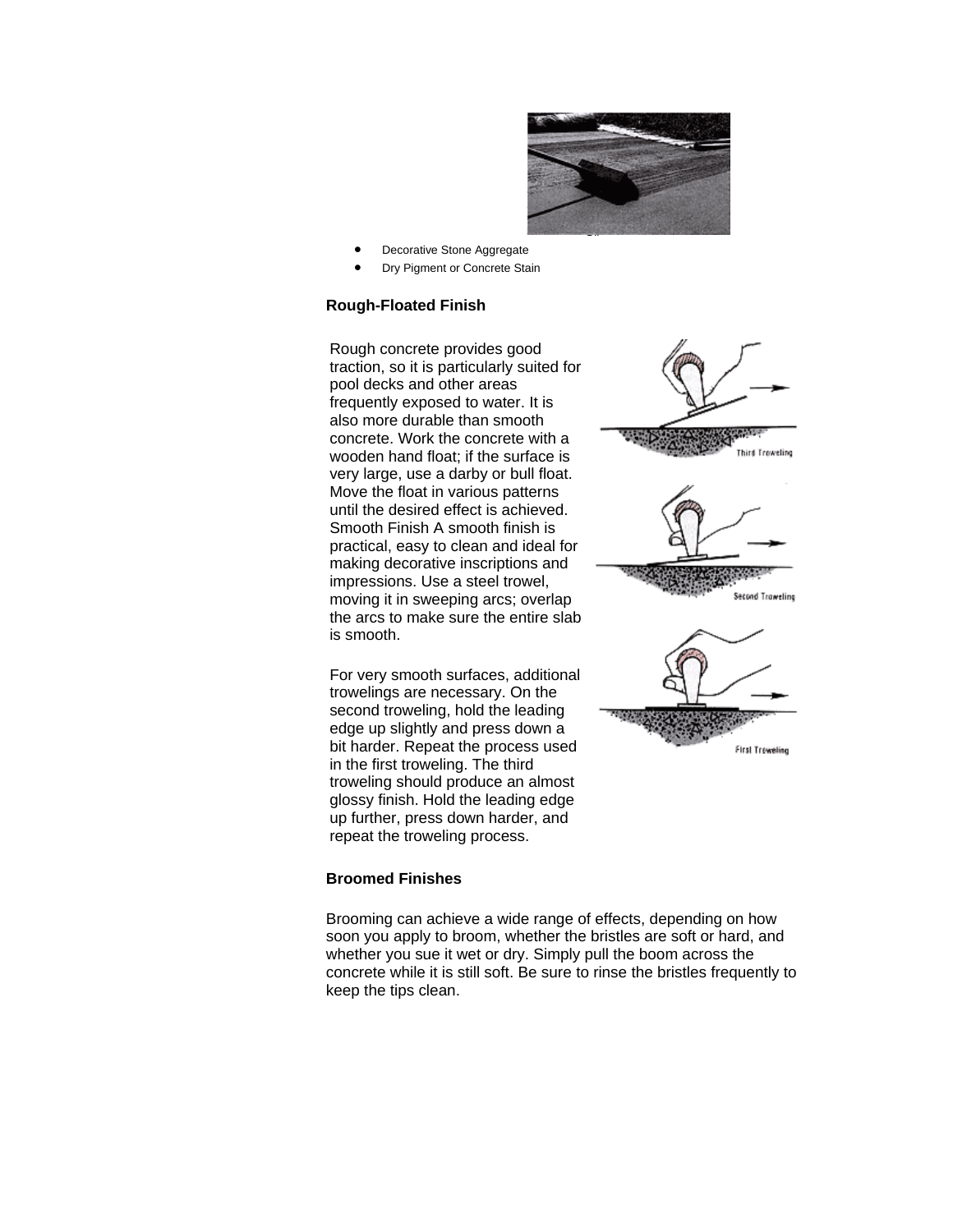

### **Grooved and Stamped Finishes**

Grooved and stamped finishes are produced by pressing masonry stamping tools and other objects into slightly stiff concrete. Stamping tools available at most large rental centers can be used to imprint simulated paving brick, stone, tile and other patterns. Small coarse aggregate such as pea gravel should be placed in the concrete prior to the stamping. After the surface has been floated and troweled, simply step on the pad to stamp the design to a depth of about 1" (25mm).

A piece of bent pipe works particularly well for making deep, clean grooves and a jointer can be used to groove the concrete to look like flagstone. Scoring must be done when the concrete has partially set. For a unique finish, create your own homemade stamp using typical household items such as cookie cutters.

### **Rubbed and Hammered Aggregate Finishes**

A sandy effect can be produced by applying a thin layer of QUIKRETE® All-Purpose Sand or Play Sand® onto a concrete surface that has partially set. Shake the sand over the entire surface, then rub it in using a piece of clean burlap.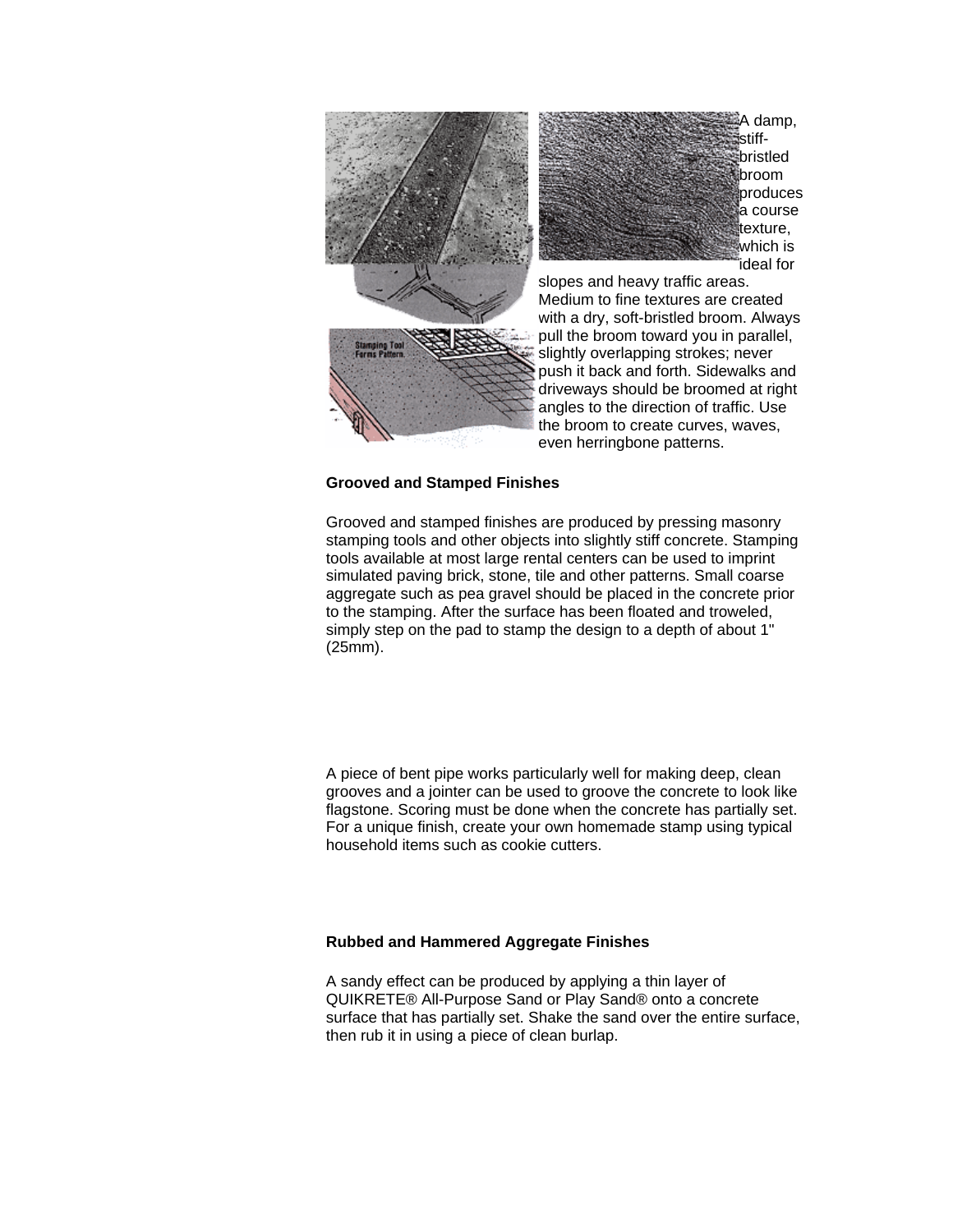

Medium-sized aggregate (including pebbles, small gravel, and seashell fragments) can be hammered into fresh concrete. Use a screed to evenly distribute the force of each blow.

## **Exposed-Stone and Coarse-Aggregate Finishes**

Stones of various shapes and sizes can be individually hand-set or sown

like seeds into a surface of slightly stiff concrete. Coarse aggregate, such as large gravel, may be applied in the same way. Be sure to use clean, damp stones; after the application, press them into the mix (or slightly under the surface) with a heavy screed. Next, use a stiffbristled broom to remove any excess mortar. Finally, clean the surface with a fine spray of water until there is not noticeable cement fill left on the aggregate. Larger cobblestone and rive stone can also be set in the surface of concrete slabs and step treads. This technique is very similar to settling pavers in a mortar bed. The fresh concrete must not be allowed to set up too stiffly before placing the stone. Press the stones into the concrete so that more than half of each one is embedded. Cover the stones with a piece of wood to protect them from being damaged if you find it necessary to hammer them into place. Brush between stones with a small hand broom for clean, even joints.



## **Colored Finishes**

One method of coloring concrete is to pre-mix QUIKRETE® liquid Cement color with water before adding it to the dry concrete mix. This method ensures uniform color within a single batch. When coloring concrete in several batches, the proportions must be carefully controlled to achieve uniform results.

A second coloring method is to apply paint, colored coating, or pigmented stain to the concrete after it has cured. The easiest way to apply paint to concrete or masonry is with a long nap (3/4" to 1"